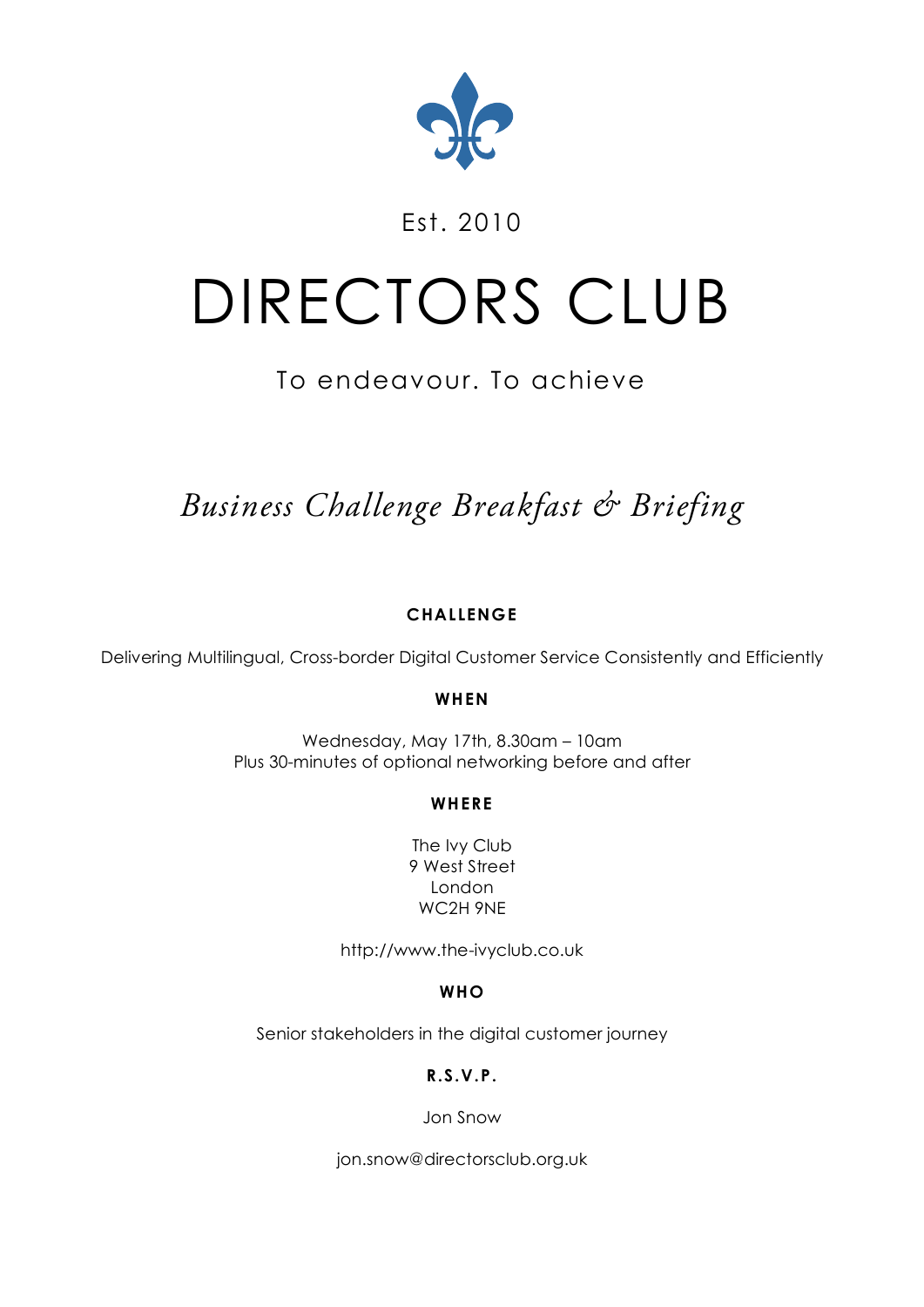

#### **INVITATION**

You are cordially invited to attend a Directors' Club United Kingdom **Business Challenge Breakfast & Briefing** on Wednesday, May 17th, 8.30am – 10am with 30 minutes of optional networking before and after.

The venue is the Ivy Club in London's Soho.

There is **no charge**; you are invited as our guest.

#### **CHALLENGE**

*Delivering Multilingual, Cross-border Digital Customer Service Consistently and Efficiently*

As consumer preference for digital communication channels matures, so customer support organisations must move beyond simply establishing channel capability, to creating a reputation for **digital customer service excellence**.

Doing this **across Europe** requires careful planning and meticulous execution, while meeting core brand and service expectations.

Leading customer interaction management outsourcer, **SYKES**, will share insider knowhow on achieving high performance and consistency in digital customer service delivery across channels, languages, and cultures.

A 45-minutes briefing will use **success stories** to emphasise the learning points, including:

- How a **global top-three** smartphone manufacturer, which has overtaken Apple in a number of European markets, uses social channels to support customers and track competitor support performance across over 20 languages
- The well-established **Japanese technology and consumer electronics brand** that consolidated in-country customer service teams to a single Western European operation that raised service standards before moving to an Eastern Europe location to reduce costs
- A **global US-origin financial services brand** that outsourced their internal multilingual operation supporting corporate customers from Spain to Edinburgh and improved standards while reducing costs (about 20%)
- A **UK-headquartered global bank** outsourced a multilingual program that was underserved in large-scale internal centres geared to single language support

Following the briefing, Jon Snow will host a **30-minute Q&A** session, inviting the audience to ask the questions.

#### **BREAKFAST**

Throughout the event you'll be served tea, coffee, juices and the Ivy Club's signature breakfast canapés.

#### **R.S.V.P.**

If you'd like to accept this invitation (at no charge), please email your acceptance to:

jon.snow@directorsclub.org.uk